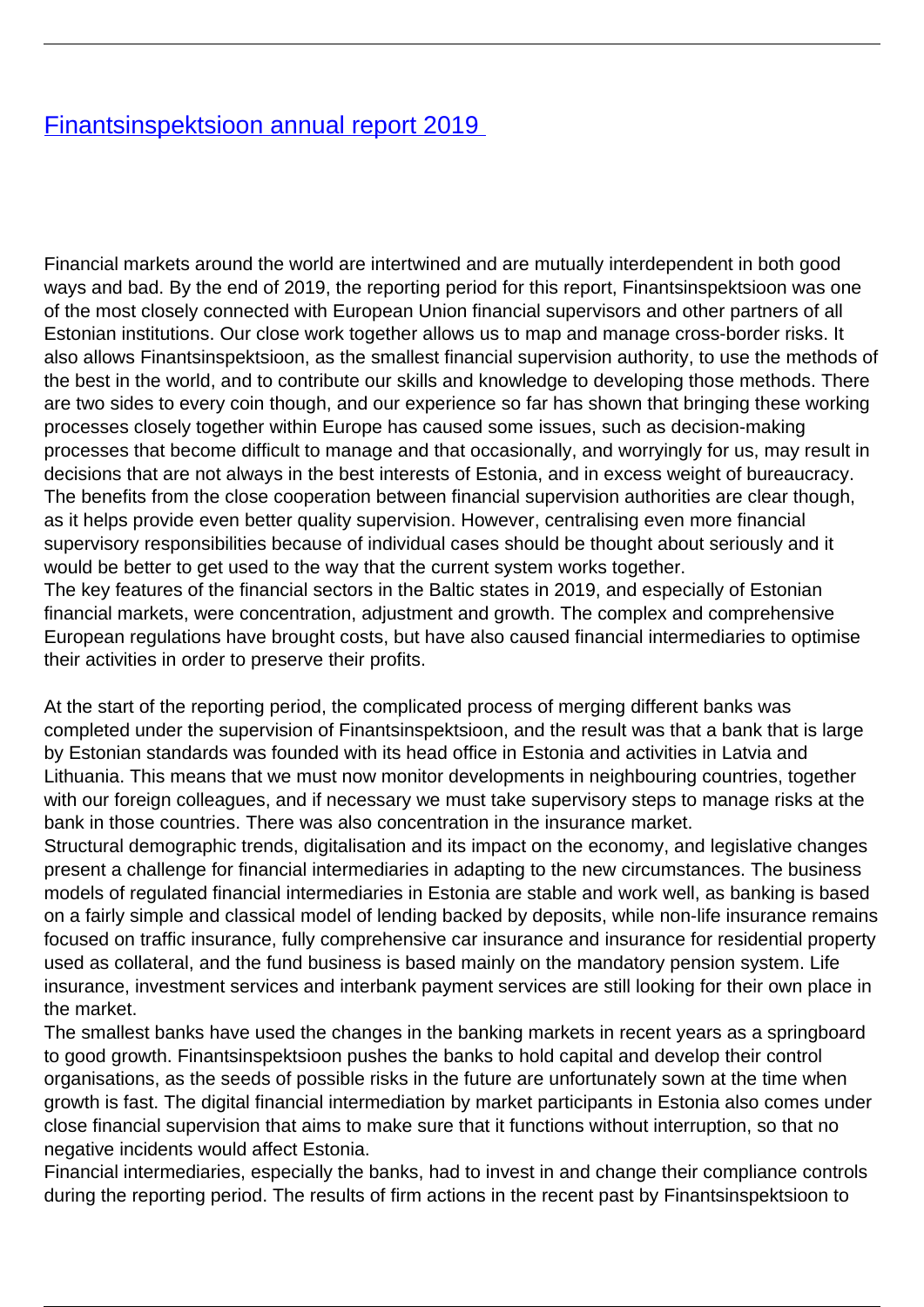eliminate money-laundering risks have affected financial intermediaries and shaken them out of their comfort zone, making them look for modern and up-to-date risk control systems. Finantsinspektsioon emphasises constantly to the banks and other financial intermediaries that modern control mechanisms must be risk-based. Simple automatic systems are now out of date or even obsolete in the financial markets, as they cannot tell the grain from the chaff and they cause confusion for ordinary clients through excessive administrative demands, making those clients justifiably unhappy when their risk profiles should not attract any attention from the bank.

With interest rates at zero, people are looking for the best way to put their savings to work. This is leading them to put their money in unsupervised parts of the financial industry like savings and loan associations, lending and investment platforms, crypto currencies and more, without being aware of all the risks. In the worst cases they are allowing themselves to be caught up in obvious scams. The complaints and other information that we have received about these segments lets us say here clearly with flashing red warning lights that you may well earn from these but you may equally well lose all the money that you have put in! There is an old saying that you should measure nine times before cutting once. We welcome the efforts of the state to strengthen institutions investigating financial crimes, and to increase the monetary punishments in the financial sector and make proceedings there simpler. We believe that a fair solution for society would be that a financial intermediary that has hurt the credibility of society or some other social good should not be pampered but should be fined enough to reflect the harm that has been caused.

During the past reporting year we as a financial supervisor have again and again faced the question of what sort of financial market we as a society want. In what way can financial intermediation best serve the interests of the Estonian economy and people? Are current developments for the better or the worse? Should there be more competition? Are we as a society ready to bear the resulting risks? These issues arise directly from the legal mandate of Finantsinspektsioon but are much broader and weightier. For this reason we plan to work with our good colleagues at Eesti Pank and the Ministry of Finance to consider these questions systematically. Reflections on these considerations may well be a part of the next annual report by Finantsinspektsioon.

Changes in the legislation and the structure of financial markets have led Finantsinspektsioon to make changes in our organisational architecture, as has the need to use resources even more efficiently. At the end of the reporting period we effectively merged Finantsinspektsioon and the Guarantee Fund. Finantsinspektsioon now provides the Guarantee Fund with the services it needs under a cooperation agreement. We agreed together that it was not reasonable for the Guarantee Fund to keep its entire operation running outside of a crisis.

Financial supervision work is aimed primarily at professional financial intermediaries. This means that we must be able to cope with the most complicated challenges that will face us. We can do this by employing the top experts in their field, and by complementing each other through close cooperation. To manage our increasing volume of work better we added another member to the management board at the start of 2020, rotated the areas of responsibility between the members of the board to refresh our perspectives on them, and set up new departments so that we can manage our skills and knowledge more effectively.

We thank all the staff of Finantsinspektsioon and all our other colleagues, the subjects of financial supervision, and our other partners who have helped to keep the financial markets in Estonia operating stably and honestly!

## **The PDF-version of the annual report**